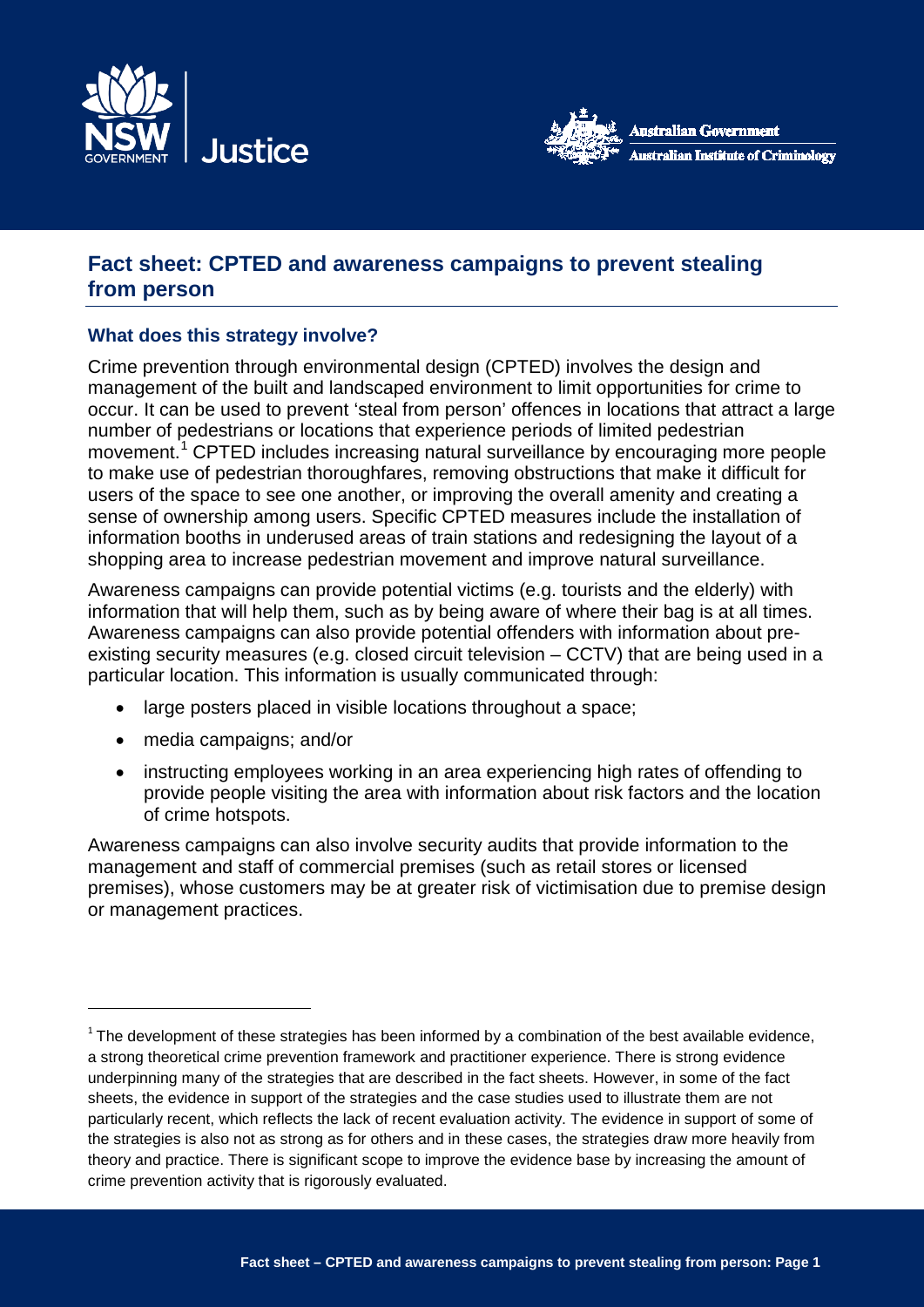#### **How does the strategy work?**

CPTED involves the design, variation and management of physical structures and landscaping to reduce the opportunities for crime, creating safer places that are less prone to being targeted by offenders and making people feel safer. Surveillance can be maximised by installing large windows, increasing the space between stalls in a market and encouraging pedestrian movement through underused areas of train stations by introducing an attraction such as information booths. Areas that are open and allow users to see one another are less appealing to offenders as there is a perceived likelihood that that they will be observed, identified and apprehended.

Awareness campaigns provide information to potential offenders to raise their awareness of measures that are being used in a space to prevent 'steal from person' offences. This information can increase the risk an offender associates with the commission of an offence, which may actually deter them from committing the offence. Awareness campaigns can also encourage individuals (to consider the implications of their actions (e.g. leaving their bags unattended) or inactions and discourage particular behaviours (e.g. enforcing store policies such as customers having to leave their bags at the doors) that create opportunities for steal from person offences to occur.

#### **What does the evidence say?**

Few strategies that have aimed to prevent steal from person offences have been subject to rigorous evaluation. However, three studies do suggest that strategies involving an awareness campaign or CPTED can be effective in reducing the incidence of 'steal from person' offences. Conversely, one multifaceted strategy that involved CPTED appeared to result in an increase in 'steal from person' offences. This strategy involved a number of interventions delivered together in a busy central London subway station. It is unclear precisely why the strategy was ineffective, but the increased enforcement and detection rates could have contributed to an increase in offences. The partial implementation of one of the interventions may have diminished the effectiveness of the strategy.

The evidence is unclear as to whether strategies involving either an awareness campaign or CPTED can have a long-term impact on 'stealing from person' offences. An evaluation of one strategy that involved the application of CPTED principles in the redesign of a busy marketplace found that the effectiveness of the scheme actually increased over time.

#### **Where does the strategy work best?**

Effective strategies targeted spaces that attract high volumes of pedestrian traffic (e.g. marketplaces and train stations) or locations that experience periods of limited pedestrian movement. These locations were identified as having a problem with 'stealing from person' offences. Effective strategies often targeted areas/facilities that had persistently high rates of offending over an extended period of time.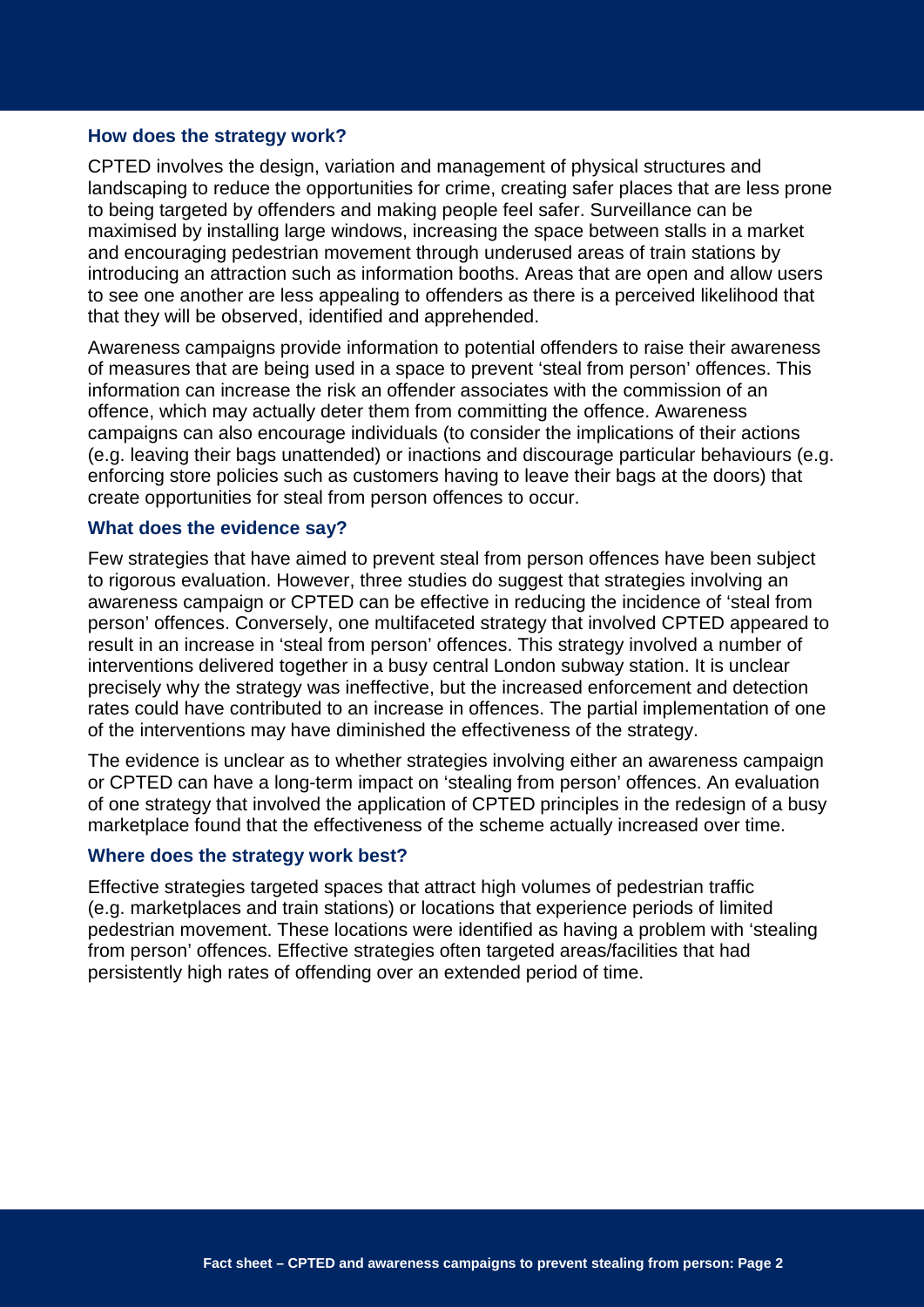#### **What will you need to implement this strategy?**

The accompanying handbook provides more detailed information on how to implement this strategy, but briefly:

#### **A good understanding of your local problem**

The studies reviewed for this project showed that effective strategies targeted locations with high rates of recorded offences, such as train stations or marketplaces. Identifying problematic spaces requires access to information to identify 'steal from person' hotspots, as well as information about the characteristics of these offences, to inform a more targeted approach.

Strategies need to be targeted at specific types of 'stealing from person' offences, such as bag theft or pickpocketing. Prior experience suggests that busy locations that attract large numbers of pedestrians are particularly attractive to pickpockets. This is because large crowds can be used as cover for pickpocketing and makes pursuit difficult. At the same time, busy spaces are also distracting, which means that people using that space are not paying close attention to their belongings. This is particularly the case in social venues, such as pubs and nightclubs where patrons may be intoxicated or distracted by loud music and talking to their friends. In this situation, the problem may involve the theft of unattended belongings, such as handbags.

#### **Involving key stakeholders**

It is important that the people who will be involved in providing surveillance and/or modifying the layout of an area are involved as early as possible, as it is important that they are both enthusiastic and committed to the strategy. For example, public transport workers can ensure that surveillance points (i.e.. information desks) in public transport facilities are manned at all times. Similarly, retail store owners and staff will be responsible for ensuring that lines of sight in retail stores are not obscured. Local government has an important role in facilitating the involvement and ensuring the commitment of these stakeholders. They should be involved in the early development of the strategy and on an ongoing basis.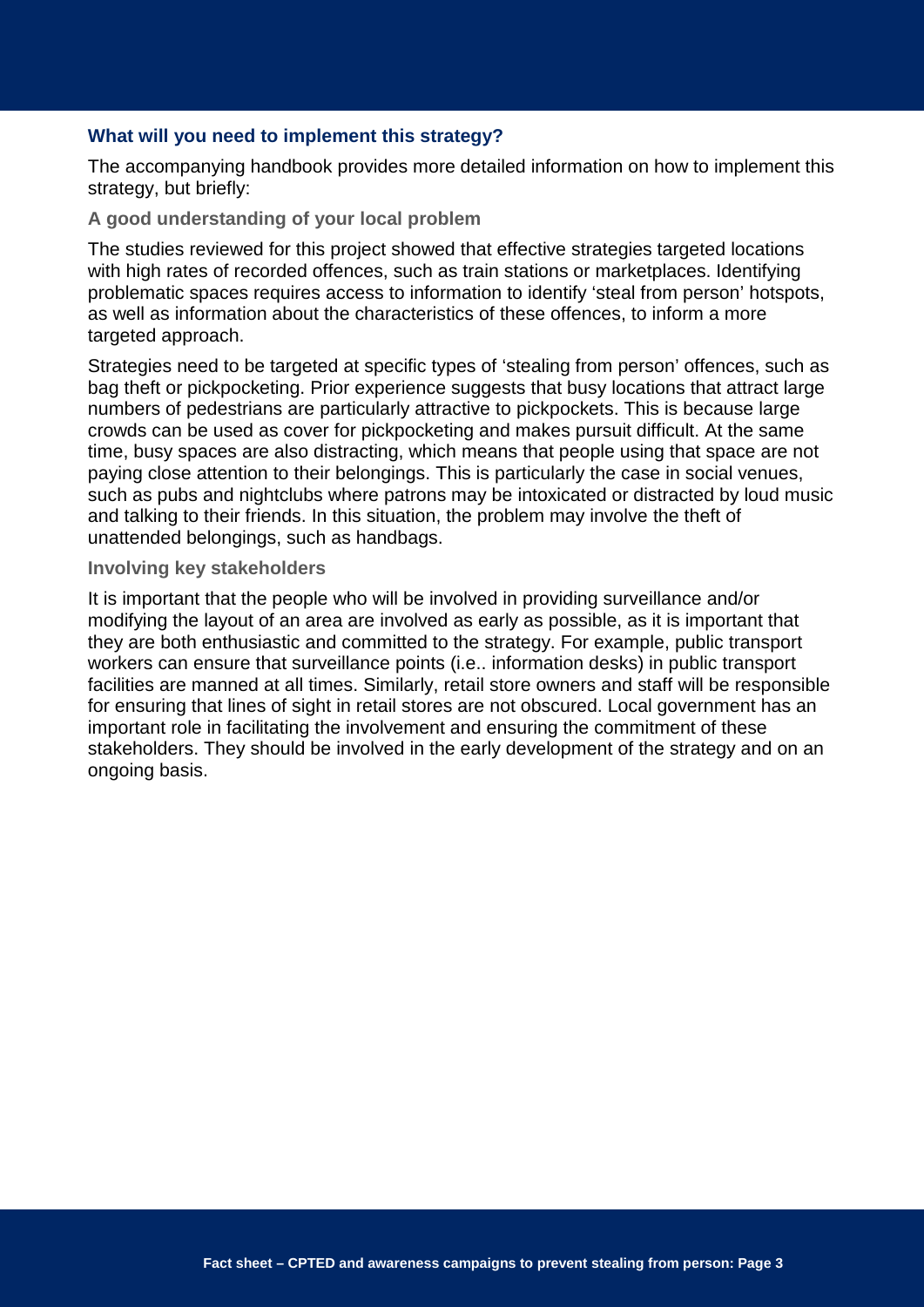### *CASE STUDY 1: Oxford Circus Station*

This multifaceted strategy was implemented in a busy central London subway station that was experiencing high rates of 'steal from person' offences. Interventions delivered as part of the program included:

- the replacement of the walls in the room used by train station operators with waist length glass windows so that station workers could see commuters and vice versa;
- the installation of four information booths around the station:
- the installation of 34 passenger alarms the majority of that were monitored via CCTV;
- 24/7 monitoring of CCTV cameras; and
- frequent British transport officer patrols.

An evaluation of the scheme found that during the one year post-intervention period, recorded 'steal from person' offences increased from 380 incidents (per year) to 407. Although this may have been the result of increased enforcement and higher rates of detection as a result of the numerous measures, the evaluators partially attributed this to the absence of a measure focused on raising awareness of potential offenders (and victims). Further, the evaluators noted that only one of the information booths was manned at any point in time. This strategy highlights the importance of effective implementation. Given that only one of the four information booths was manned at any one time (when it was planned that all four were to be manned at once), the overall effectiveness of the strategy was diminished.

#### *CASE STUDY 2: Birmingham marketplace*

This strategy was targeted at a popular marketplace in Birmingham (United Kingdom) that was experiencing high rates of 'steal from person' offences. During the early design and implementation stages of the strategy, the program developers conducted an in-depth analysis of the site's crime problem. In particular, they wanted to know the actual size of the 'steal from person' problem, the location of theft hotspots and who was being targeted by thieves. The analysis found that theft from customer's shopping bags was of primary concern for the community and stall owners.

The strategy focused on redesigning the layout of the market space. In particular, narrow passageways were widened from two to three metres and the stalls were rearranged to allow for more space between them. This additional space allowed for easier pedestrian movement and natural surveillance opportunities. In addition, the building's interior and exterior lighting were upgraded.

An evaluation found that in the two year post-intervention period, 'steal from person' offences in the marketplace decreased by almost 70 per cent. Further, there also appeared to be a slight diffusion of benefit effect; 'steal from person' offences also decreased in areas adjacent to the intervention site.